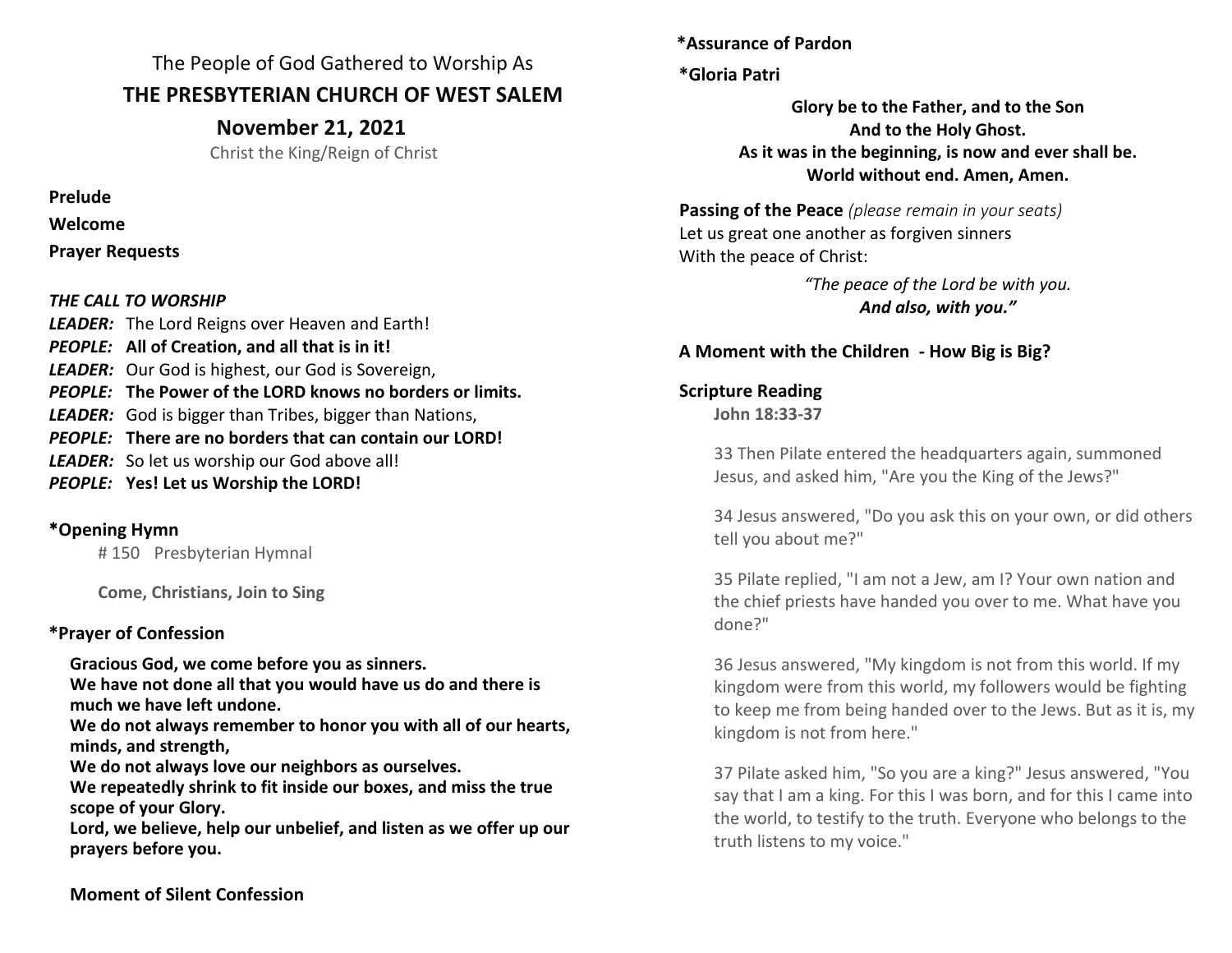#### **Prayer of Illumination**

**Sermon**

*Bigger Than You Imagine* Pastor Dan McCurdy

#### **Affirmation of Faith**

*The Apostles Creed*

**I believe in God the Father Almighty, Creator of heaven and earth. I believe in Jesus Christ, His only Son, our Lord,**

**Who was conceived by the Holy Spirit, and born of the virgin Mary. He suffered under Pontius Pilate, was crucified, died, and was buried; He descended into hell.** 

**The third day He rose again from the dead.**

**He ascended into Heaven and is seated at the right hand of God the Father Almighty.**

**From there He will come to judge the living and the dead.**

**I believe in the Holy Spirit, the Holy catholic church,** 

**The communion of Saints, the forgiveness of sins,** 

**The Resurrection of the Body, and the Life Everlasting. Amen.**

#### **Presentation of Tithes, Offerings, and Gifts**

The Salvation of Jesus Christ is not for sale.

When we give, we do not do so to earn our salvation, as that has already been freely given. Instead, we offer our gifts in gratitude for all that has been given to us.

So let us worship the LORD with our giving.

#### **Offertory - You Say**

#### **\*Doxology**

**Praise God from whom all blessings flow. Praise God all creatures here below. Praise God above ye heavenly hosts. Praise Father, Son and Holy Ghost. Amen.**

#### \***Prayer of Dedication**

**Gracious God, accept now the gifts of your people. Bless them so that they may grow and go forth, Doing your work in your world. Amen.**

**Prayers of the People and the Lord's Prayer**

**Our Father, who art in heaven, hallowed be Thy name Thy Kingdom come, Thy will be done On earth as it is in Heaven. Give us this day our daily bread; And forgive us our debts, as we forgive our debtors; And lead us not into temptation but deliver us from evil. For thine is the kingdom, and the power, And the glory, forever. Amen.**

#### \***Closing Hymn**

#289 Presbyterian Hymnal

#### O God of Every Nation

#### \***Benediction**

#### **\*Song of Sending**

#540 Presbyterian Hymnal **God Be With You Till We Meet Again** 

**God be with you til we meet again. When Life's perils thick confound you. Put unfailing arms around you. God be with you til we meet again.** 

Pastor: Go in Peace. Serve the Lord. **People: Thanks be to God!**

**\*The Postlude**